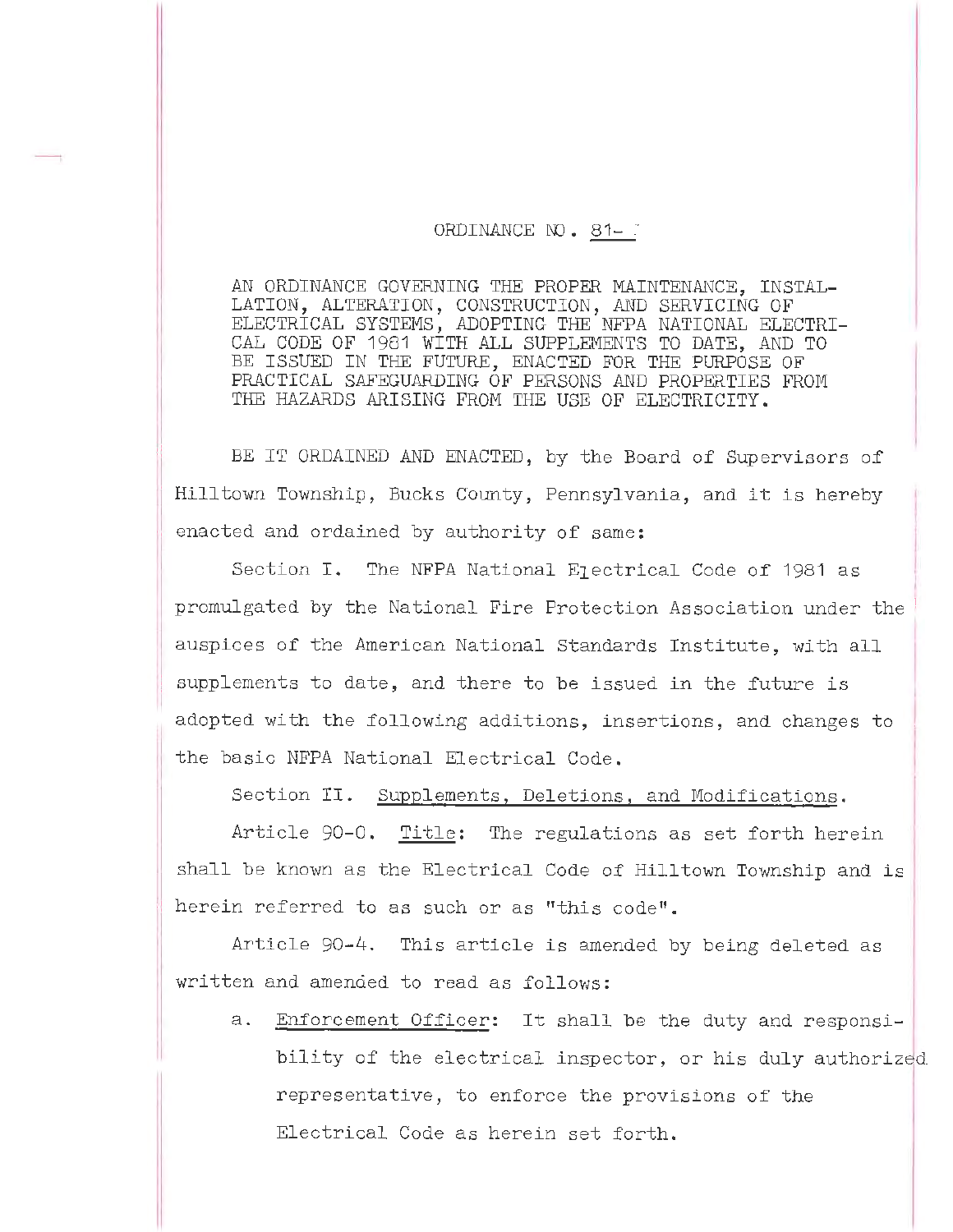- b. Inspections: The electrical inspector shall inspect all structures and premises as often as may be necessary for the purpose of ascertaining and causing to be corrected. .any conditions liable to endanger life or any violations of the provisions or intent of this code or any other ordinance affecting electrical safety.
- c. Coordinated Inspections: Whenever in the enforcement of the Electrical Code or another code or ordinance responsibility of more than one enforcement official of the jurisdiction may be involved, it shall be their duty to coordinate their inspections and administrative orders as fully as practicable so that the owners and occupants of the structure shall not be subjected to visits by numerous inspectors, nor multiple or conflicting orders. Whenever an inspector from any agency or department observes an apparent actual violation of some provisions : of some law, ordinance, or code of the jurisdiction, not within his authority to enforce, he shall report his finding to the official having jurisdiction in order that such official may institute the necessary corrective measures.
- d. Right of Entry: whenever necessary for the purpose of enforcing the provisions of this code, or whenever the electrical inspector has reasonable cause to believe

- 2-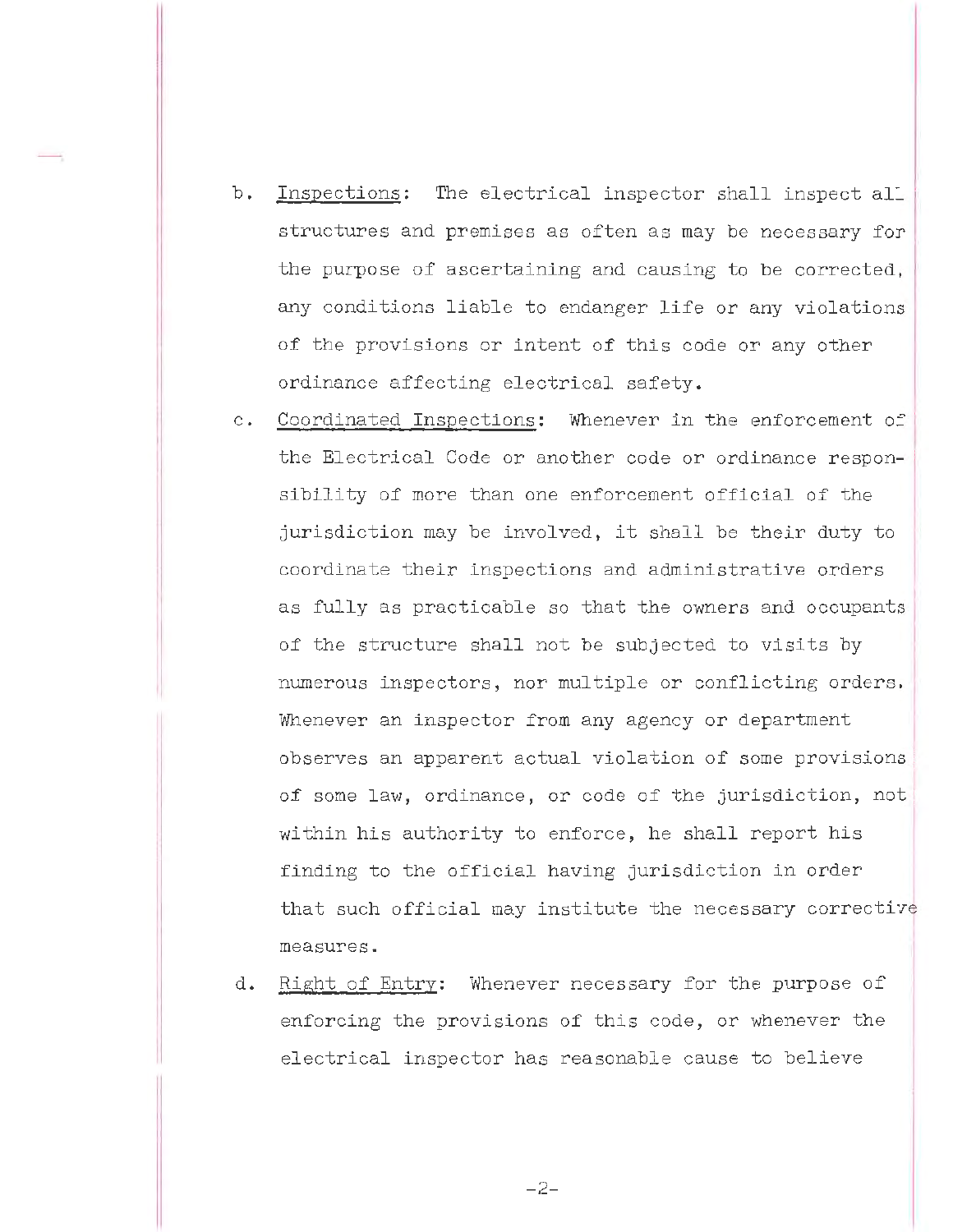that there exists in any structure or upon any premises, any conditions which make such structure or premises unsafe, the electrical inspector may enter such structure or premises at all reasonable times to inspect the same or to perform any duty imposed upon the electrical inspector by this code; provided that if such structure or premises be occupied, he shall first present proper credentials and request entry. If such entry is refused, the electrical inspector shall have recourse to every remedy provided by law to secure entry.

e. Investigation: The electrical inspector shall investi- <sup>1</sup> gate, or cause to be investigated, every fire or explosion occurring within the jurisdiction that is of a suspicious nature or which involves the loss of life or serious injury or causes destruction or damage to property and which is electrical in nature. Such investigation shall be initiated immediately upon the occurrence of such fire or explosion; and if it appears that such an occurrence is of an electrical nature, the electrical inspector shall take charge immediately of the physical evidence in order to preserve any physical evidence relating to the cause or origin of such fire or explosion, and take means to prevent access by any person or persons to such building, structure or premises until such evidence has been properly processed.

I II

I ,I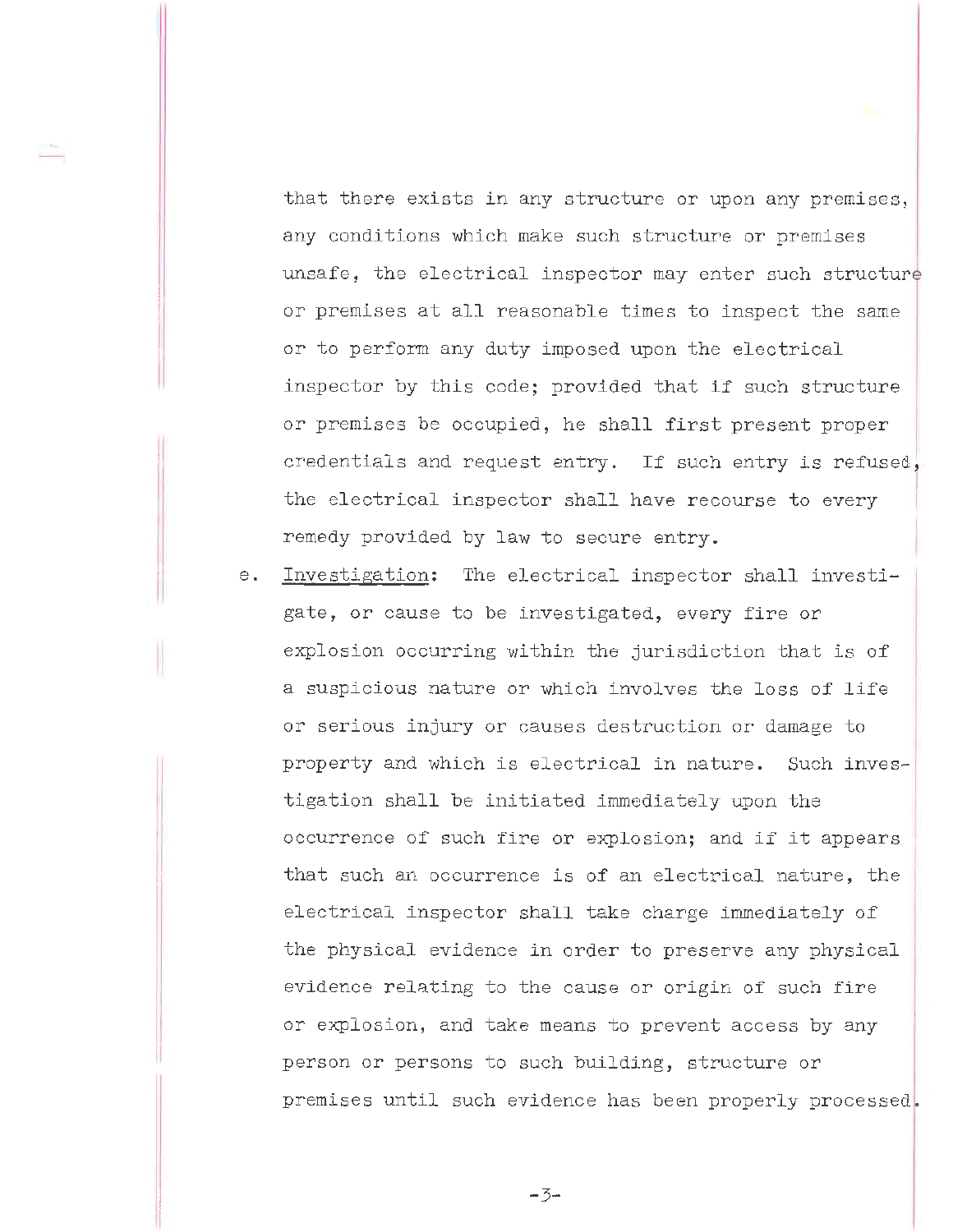The electrical inspector shall notify such persons designated by law to pursue investigations into such matters and shall further cooperate with such authorities in the collection of evidence and prosecution of the case and shall pursue the investigation to its conclusion.

-,

- f. Electrical Records: The electrical inspector shall keep. a record of all electrical fires and all facts concerning the same, including investigation findings and statistics and information as to the cause, origin and extent of such fires and damages caused thereby. The electrical inspector shall also keep a record of all electrical violations and all facts concerning the same, including investigation findings and statistics and information as to the cause, origin, and the extent of such violation.
- g. Administrative Liability: The electrical inspector, charged with the enforcement of this code, while acting for the jurisdiction, shall not thereby render himself liable personally and he is thereby relieved from all personal liability for any damage that may accrue be it persons or property as the result of any act required or permitted in the discharge of his official duties. Any suit instituted against any officer or employee because of an act performed by him in the lawful

 $-4-$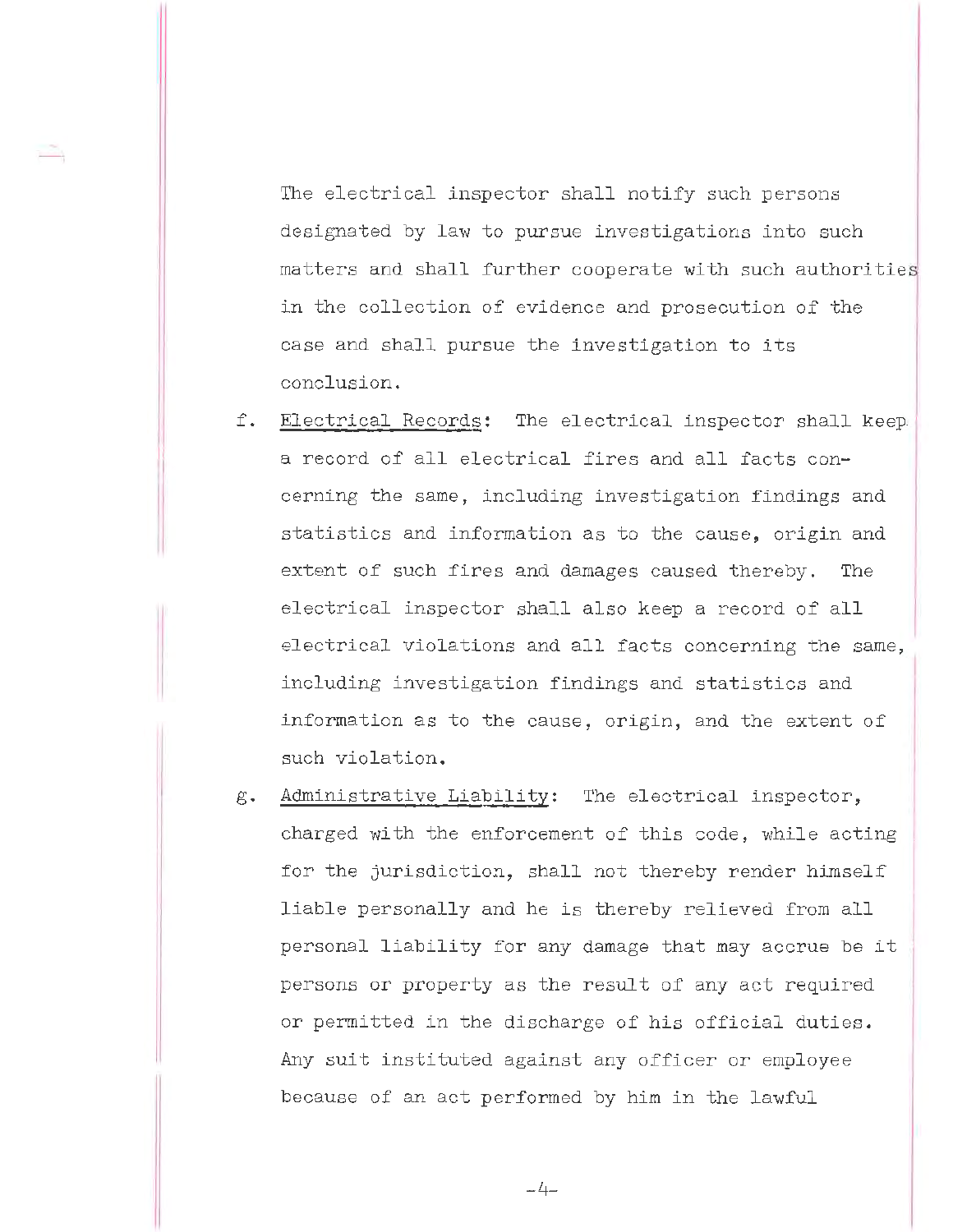discharge of his duties and under the provisions of the code, shall be defended by the legal representative of the jurisdiction until the final determination of the proceedings. The electrical inspector or any of his subordinates shall not be liable for costs in any action,, suit or proceeding that may be instituted and pursuant to the provisions of this code; in any official, office or employee acting in good faith and without malice, shall be free from liability for acts performed under any of its provisions or by reason of any act or omission in the performance of his official duties in connection therewith.

- h. Jurisdictional Liability: The jurisdiction shall not be liable under this code for any damage to persons or property by reason of inspection or reinspection of the buildings, structures, or equipment authorized herein or failure to inspect or reinspect such building structures or equipment by reason of the approval or disapproval of any electrical systems or equipment authorized herein.
- i. Rules and Regulations: The electrical inspector shall have authority as may be necessary in the interest of public safety, health and general welfare to promulgate rules and regulations, to interpret and implement the provisions of the electrical code, to secure the intent

-5-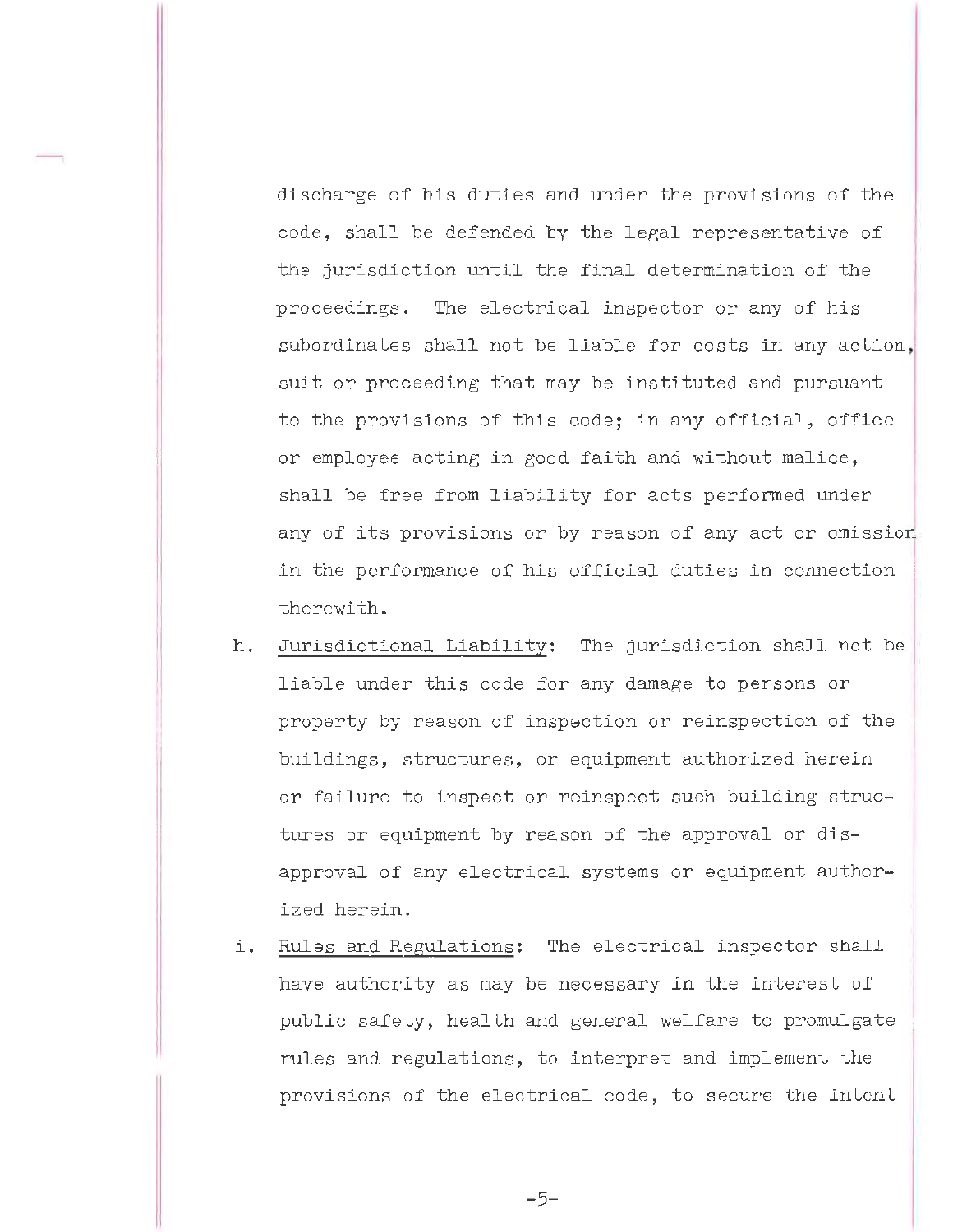thereof and to designate requirements applicable because of climatic or other conditions, but no such rules shall have the effect of waiving any electrical safety requirements specifically provided in the electrical code, or violating accepted engineering practice involving public safety.

- j. Permits Required: Permits are required for the various uses and activities as provided in this code. Permits shall at all times be kept on the premises designated therein and shall at all times be subject to inspection by the electrical inspector.
- k. Application for Permits: Application for a permit required by this code shall be made to the electrical inspector in such form and detail as he shall prescribe. Applications for permits shall be accompanied by plans or drawings as required by the electrical inspector for evaluation of the application.
- 1. Action on Application: Before a permit is issued, the electrical inspector or his designated representatives shall make or cause to make such inspections or tests as are necessary to assure that the use and activities for which the application is made complies with the provisions of this code.
- m. Conditions of Permits: A permit shall constitute permission to maintain, store, or handle materials, or to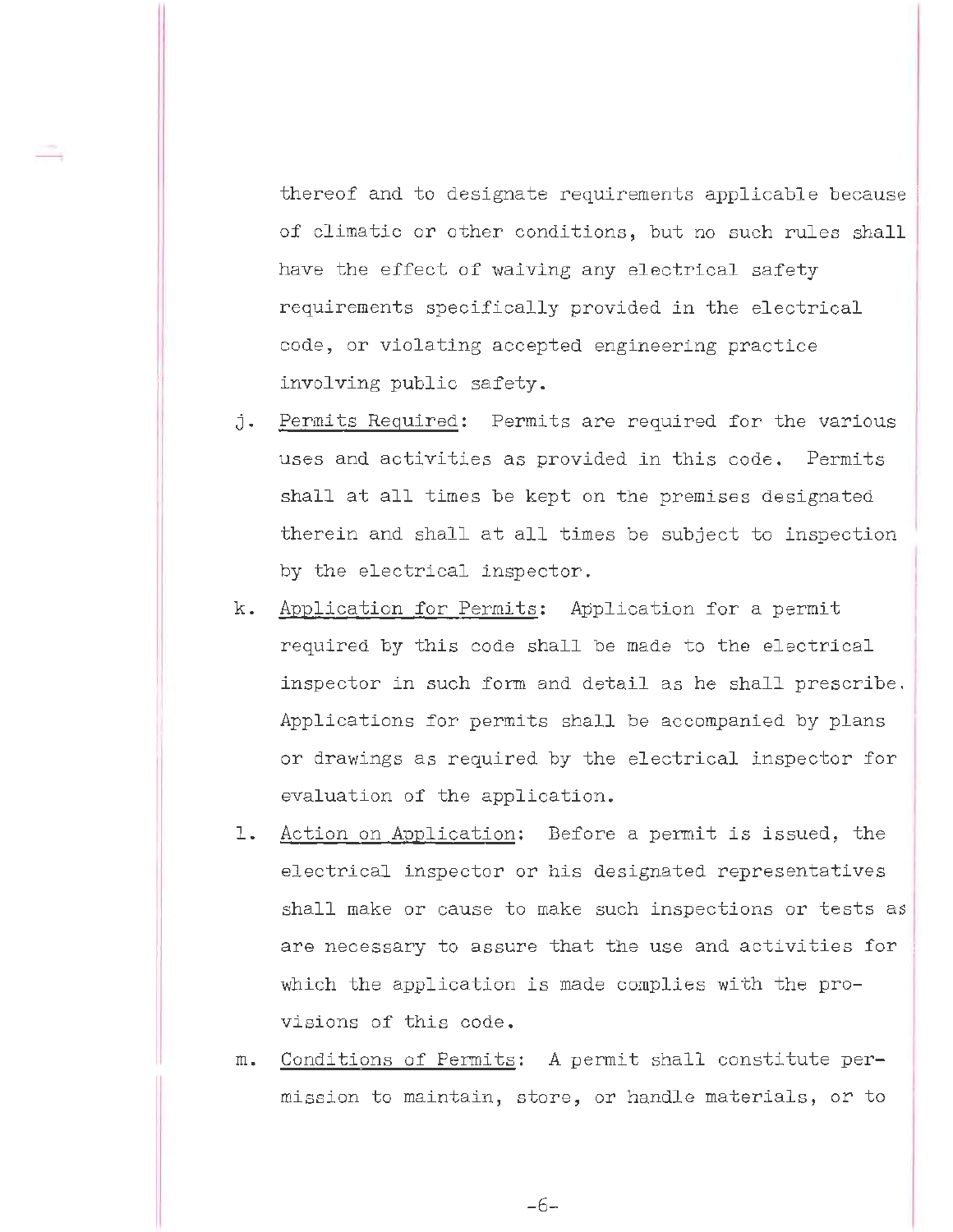conduct processes or to install equipment used in connection with such activities in accordance with the provisions of this code. Such permission shall not be construed as authority to violate, cancel, or set aside the provisions of this code. Said permit shall remain in effect until revoked, or for such period of time specified in the permit. Permits are not transferable and any change of use, operation, or tenancy shall require a new permit.

- n. Approved Plans: Approved plans by the electrical inspector are approved with the intent that they comply in all respects to this code. Any omissions or errors in the plans do not relieve that applicant of complying with all applicable requirements of this code.
- o. Revocation of Permit: The electrical inspector may revoke a permit or approval issued under the provisions of this code if, upon inspection, any violation of the code exists, or if conditions of the permit have been violated, or if there has been any false statement or misrepresentation as to the material facts in the application, data, or plans in which the permit or approval was based.
- p. Payment of Fees: An electrical permit shall not be issued until the Township shall by resolution set the fee.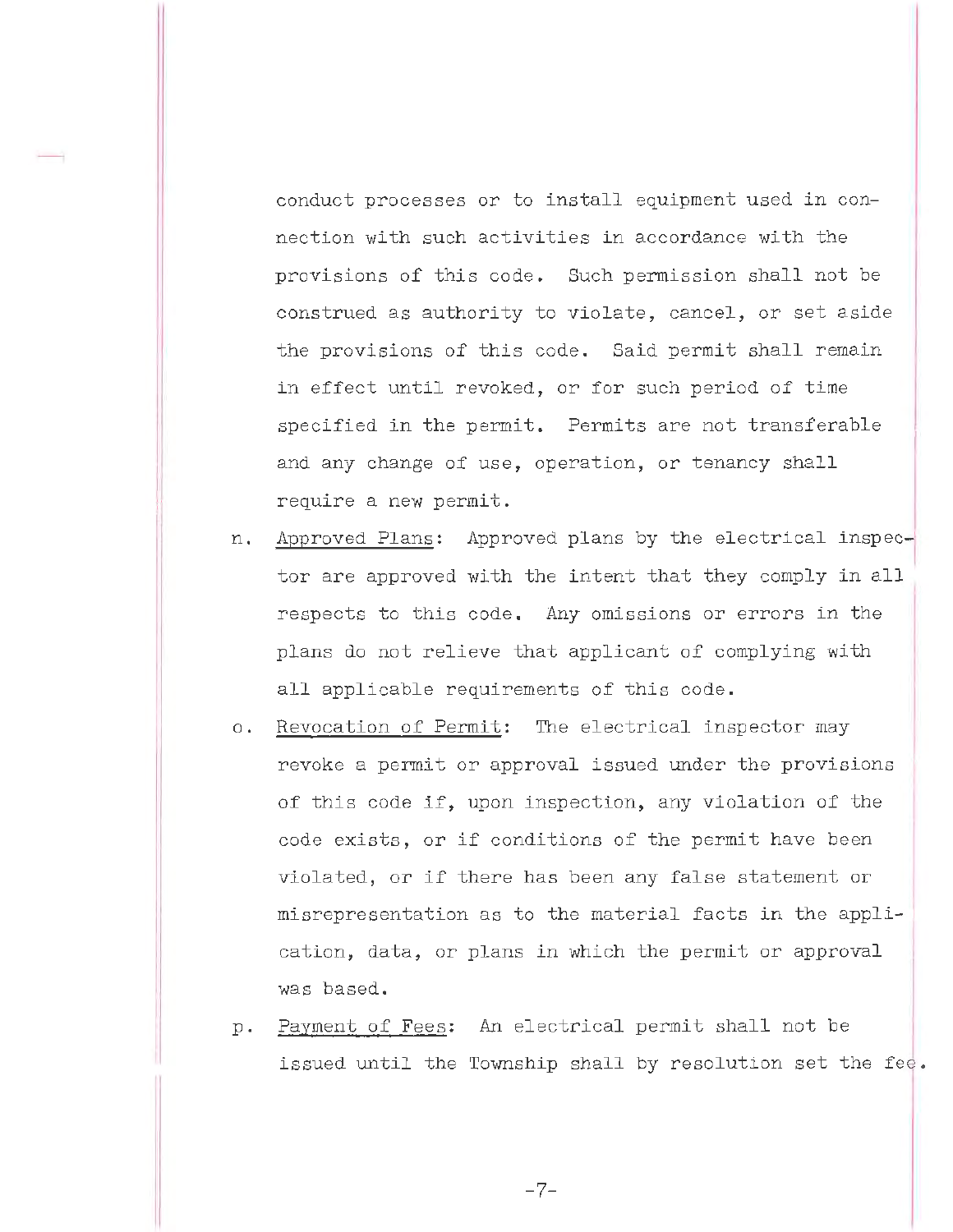Article 90-9 is hereby inserted to read as follows: Appeals from Decision of Electrical Inspector: Any party in interest may appeal from the decision of the electrical inspector by notifying the Secretary of the Board of Township Supervisors, in writing, of his intention to appeal. Such notice of intention shall be filed with the Secretary of the Board of Supervisors within thirty (30) days of the date of the decision appealed from. The Board of Supervisors shall promptly set a hearing date at which the public <sup>1</sup> may be heard. The Township Supervisors shall either affirm, reverse, or modify the decision of the electrical inspector. The decision of the Board of Supervisors shall be final. Article 90-10 is inserted to read as follows:

I

- a. Enforcement: Whenever the electrical inspector or his designated representatives shall find in any structure or upon any premises dangerous or hazardous conditions in the installation, maintenance or condition of an electrical system, he shall order such dangerous conditions, materials, or systems to be removed or remedied in accordance with the provisions of this code.
- b. Maintenance: The owner shall be responsible for the safe and proper maintenance of the building or structure's electrical systems at all times. In all new and existing buildings and structures, the electrical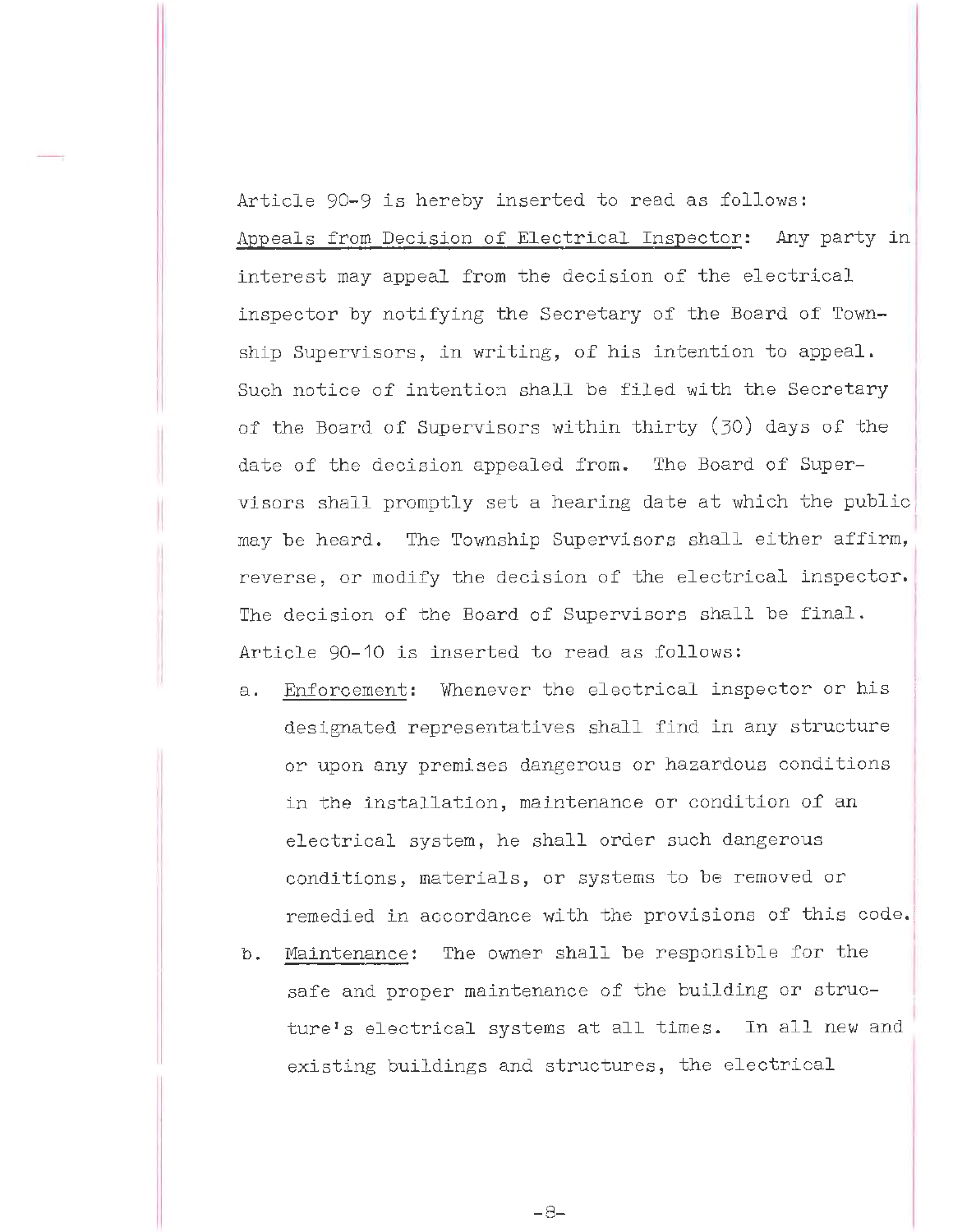systems required by this code and other jurisdictional ordinances shall be maintained in a safe and proper operating condition.

- c. Occupant Responsibility: If an occupant of a building or structure creates conditions in violation of this code, he can be held responsible for the abatement of such hazardous conditions.
- d. Notice of Violation: Whenever the electrical inspector observes an apparent or actual violation of a provision , of this code or other code or ordinance under this jurisdiction, he shall prepare a written notice of violation describing the condition deemed unsafe and specifying time limits for the required repairs or improvements to be made to render the building, structure or premises safe and secure from electrical system defects. The written notice of violation of this code shall be served upon the owner, his duly authorized agent, or upon the occupant or other person responsible for the conditions under violation.
- e. Failure to Correct Violations: If the notice of violation is not complied with within the time specified by the electrical inspector, he shall request legal counsel of the jurisdiction to institute the appropriate legal proceedings to restrain, correct, or abate such

- 9-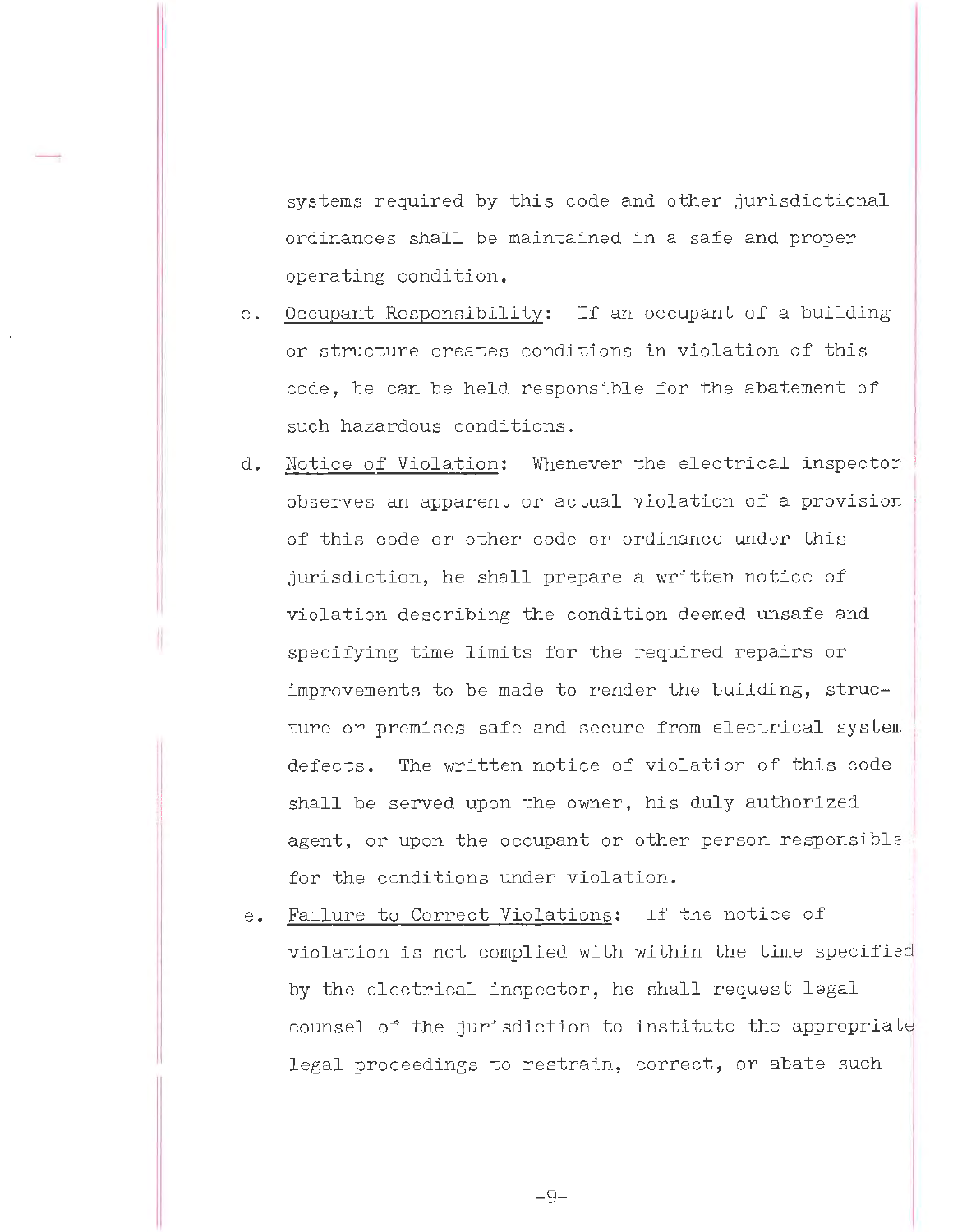violation or to require removal or termination of the unlawful use of the building or structure in violation of the provisions of this code or of any order or direction made pursuant thereto. The police department of the jurisdiction shall be requested by the electrical inspector to make arrests for any offense against this code or orders of the electrical inspector affecting the immediate safety of the public.

f. Violations and Penalties: Any person, co-partnership or corporation violating any of the provisions of this ordinance or of the electrical code hereby adopted shall, upon summary proceedings brought in the name of the Township, be fined upon conviction in an amount not exceeding Three Hundred Dollars (\$300.00) and in default of the payment of such fine and costs of prosecution shall be imprisoned for not more than thirty (30) days. Each day that a violation continues shall be deemed a separate offense.

Article 90-11 is inserted to read as follows: Severability: The provisions of this ordinance shall be severable, and if any of its provisions shall be held to be unconstitutional, illegal or invalid, such decisions shall not affect the validity of any of the remaining provisions of this ordinance. It is hereby declared as the legislative intent that this ordinance would have